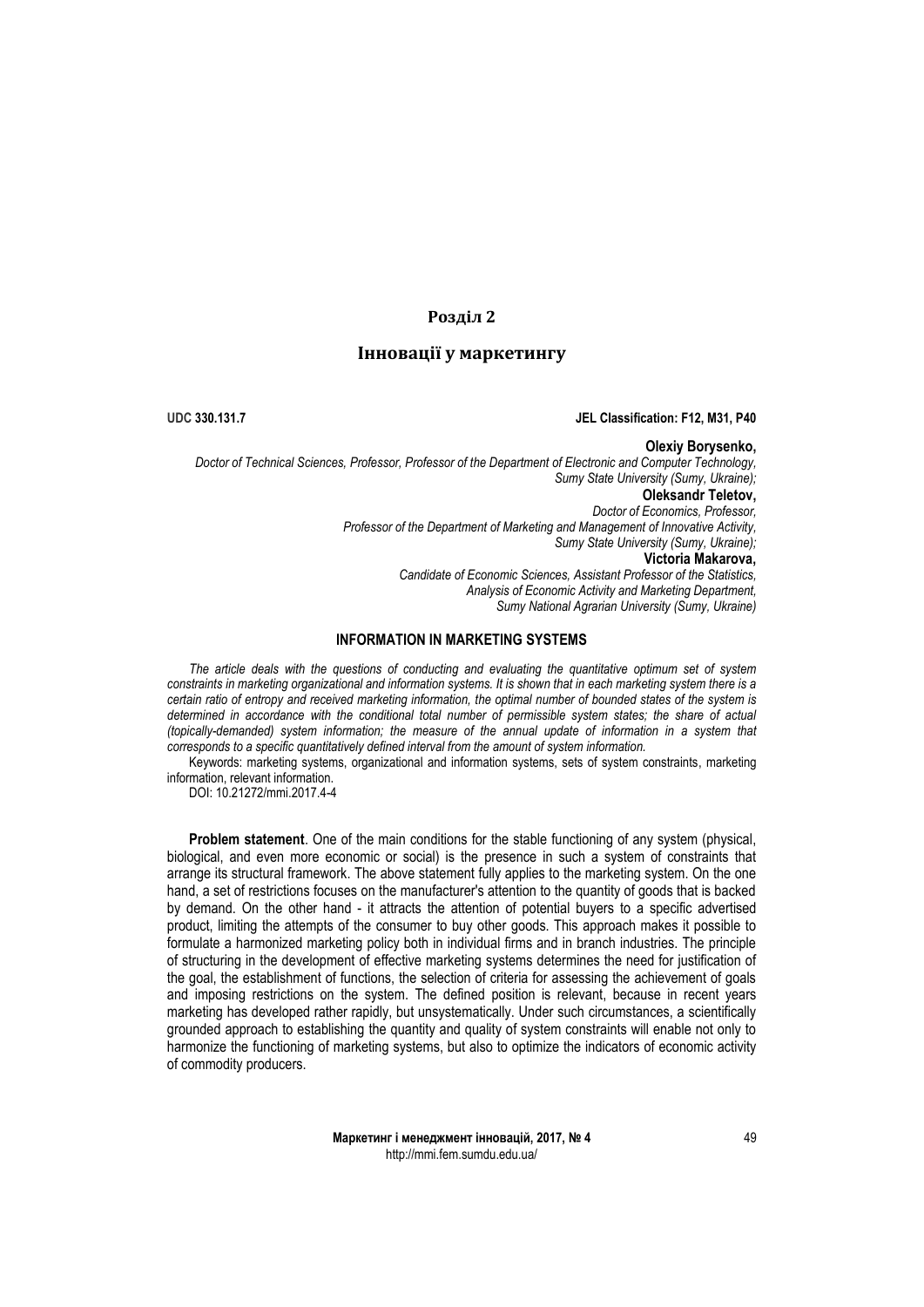#### *О.А. Борисенко, О.С. Тєлєтов, В.В. Макарова.* **Інформація в маркетингових системах**

**Analysis of the recent research and publications**. Studies on the quantification-optimal set of systemic constraints involved were found in scientific papers W. Ashby [1], V. Derevyanko [5], L. Horbunova [6], K. Shannon [7], M. Volkenshtein [8], R. Nemova [10], V. Krydenko [11] and A. Karminskaia [12]. In the context of the presented study, the questions of quantitative optimization of the restrictions introduced in the organizational-information systems of the marketing direction, aimed at decreasing entropy and chaos in such systems are considered.

The proposed approach to organizing organizational and information marketing systems involves the implementation of a set of rules, norms, prohibitions of some kind of incentives, which, by their content orientation, will restrict arbitrary chaotic preferences and actions of separate entities (producers and consumers of a particular product), transforming their arbitrary probabilistic behavioral actions on a typed-reasoned format of agreed purchasing preferences in the market of commodity products.

Since the essence of system constraints for producers and buyers is the information product in the form of advertising clips, booklets, and other public messages, the task of research is becoming urgent: 1) the mechanism of the introduction of portions of information to socio-marketing systems; 2) quantitative and qualitative characteristics of the formed portions of information-restricting products. The determinants obtained as a result of scientific research will make it possible to streamline the process of forming an array of restrictions in the context of their quantitative and qualitative composition.

**The purpose of the article.** The purpose of this article is to study the processes occurring in the marketing (organizational and information) systems, and the definition of attribute parameters of the restrictive information products of such systems.

**Basic material**. The main material should start from the thesis to the effect that the amount of information that can perceive manufacturer and purchaser of certain goods has the most effective and cannot exceed a specified index. Such a limitation is due to the fact that the volumes of individual portions of the latest advertising or some other information cannot be arbitrary, but should be compared with those volumes of already existing information that are in the memory of a particular subject.

By adapting the presented considerations to the process of encouraging a potential buyer to acquire a particular product, we must determine that: 1) the number of restrictive methods that will be directed to the consumer cannot be arbitrary, since their unjustified reduction or increase leads to both disorganization and the organization of system processes within the limits of promotional actions; 2) the volume of a discrete portion of a posteriori information in a quantitative index should be in the range of an acceptable norm against the background of the subject accumulated in the memory of the previous information.

Analyzing the problem of establishing the optimal volume of information as the ideal essence of the real constraints that the consumer must perceive, one should turn to the research of W. Ashby, in which the scientist admits that the presence in the system of constraints is an indicator of the presence in the investigated system of structural information. And, conversely, the lack of restrictions indicates the lack of structural information and the presence of unlimited diversity – the maximum number of degrees of freedom [1; 3]. Since the existing elements of the system (both objects and entities) are not free and independent, but bear the traffic constraints imposed on them, the region of the real variety of states of the system will be less than the region of potentially possible states of the given system [1, p. 349]. Thus, for socio-economic systems in general and the marketing system in particular, it is possible to distinguish between two inherent behavioral modes: first, the system can have a finite number of unconstrained states  $M$ ; the second – is the finite number of restricted states  $N - M$ , where  $N - \text{total}$ number of possible states of the system [2, p. 40-44; 3, p. 86].

In accordance with the provisions of the information theory, any system is in working mode only if it is in a state other than equilibrium. That is, when systems, including marketing systems, along with free information contain information that builds the structural structure of the system, forms the necessary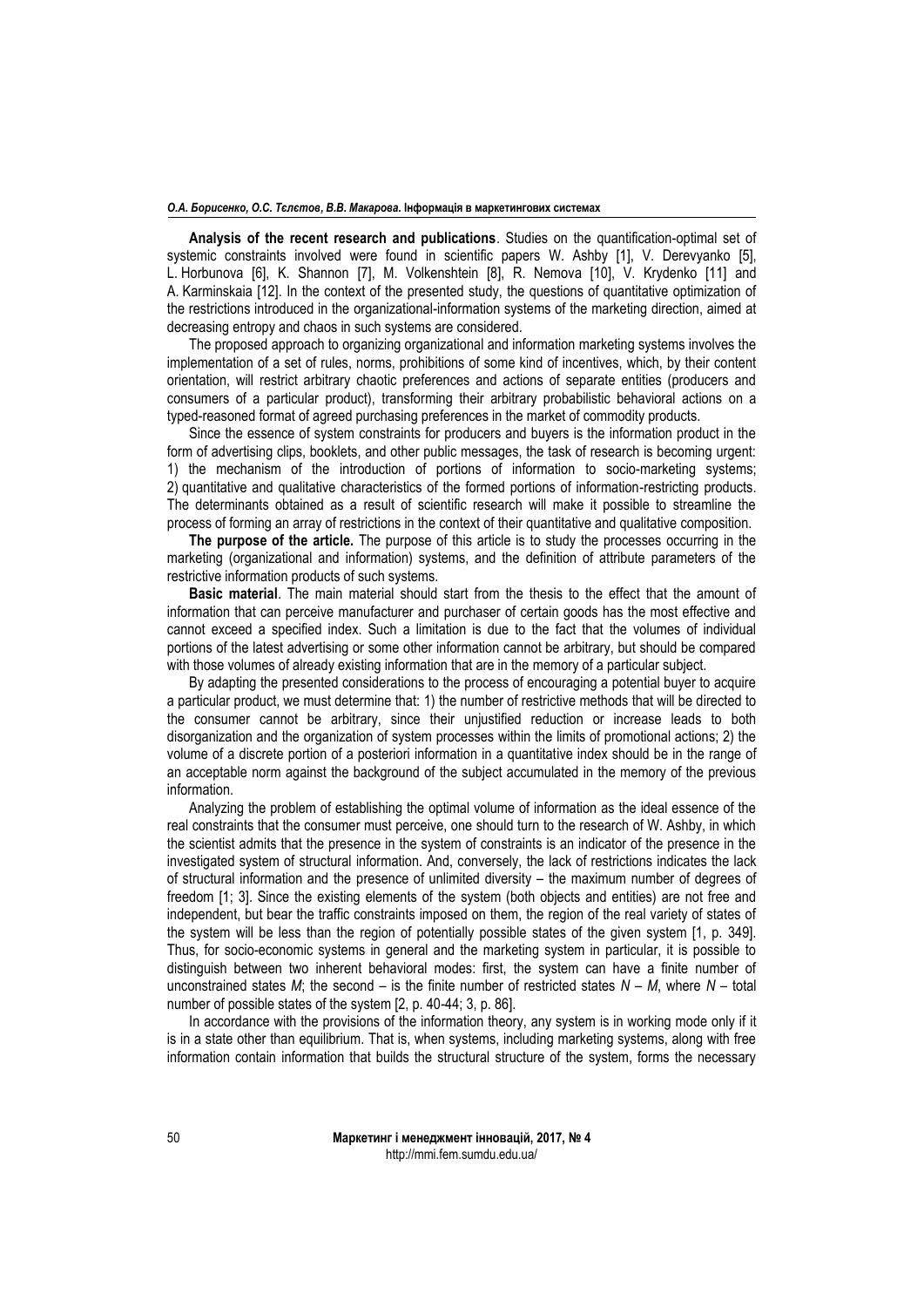restrictions, reduces the number of free movements and actions of individual elements. The given type of information has the definition of structural information, which is equal to the difference between the total number of free information in a system with N states and the total amount of free information in the system with M states. In the above constructed model, the amount of structural information (Y) in a system with N - M bounded states is equal to:

$$
Y = J - J^* = N \log_2 N - M \log_2 M.
$$
 (1)

If we introduce into formula (1) two typical, but different sign, mathematical expressions, which are the definition of the total amount of free information in the constrained systems, we obtain the equation of the following configuration:

$$
Y = J - J^{**} + J^{**} - J^* = (N \log_2 N - M \log_2 N) + (M \log_2 N - M \log_2 M).
$$
 (2)

In this given interpretation deterministic information will have the meaning:

$$
Y_D = (N - M) \log_2 N. \tag{3}
$$

Probabilistic information will be taken into account according to the equation:

$$
Y_V = M \left( \log_2 N - \log_2 M \right). \tag{4}
$$

According to the law of storing information, the amount of structural and free information is theoretically unchanged, we can assume that the value of structural information will reach its maximum  $(Y^* = \text{extr } Y)$  under the conditions when the amount of free information in the system will be minimal. In accordance with equation (4), a given problem will be achieved if the number of free states (M) in the system with constraints becomes optimal in the background of the total number (of varieties) of possible states (N) of the system. Given that the number "e" as a fundamental mathematical constant is the maximum possible result for a single time period (state or cycle) of the development (evolution) of the system, the correct working hypothesis for determining the number of free states (M) for the acquisition of a structural information  $(Y^*)$  of its extremum according to the equation M = N/e. Presenting expression (4) in the form:

$$
Y_V = M \log_2 \frac{N}{M}
$$
 (5)

and following the corresponding transformations, we have the equation:

$$
Y^* = Y_{V \text{max}} = \frac{N}{e} \text{ log}_2 e. \tag{6}
$$

Using in the calculations (6) the value of the number e = 2,7 (2,718281), we obtain Y\* = YV max  $\approx$  $\approx$ 0,5 (0,530738) N. Thus, the extreme value at which the structural information reaches the optimum (Y\*) will be 0,53N. That is, the number of restrictive advertising techniques for the optimal organization of marketing activities should be on average 0,53N, where  $\overline{N}$  – the conditional total number of arbitrary actions of manufacturers and buyers of advertised products (Fig. 1).

> **Маркетинг і менеджмент інновацій, 2017, № 4** http://mmi.fem.sumdu.edu.ua/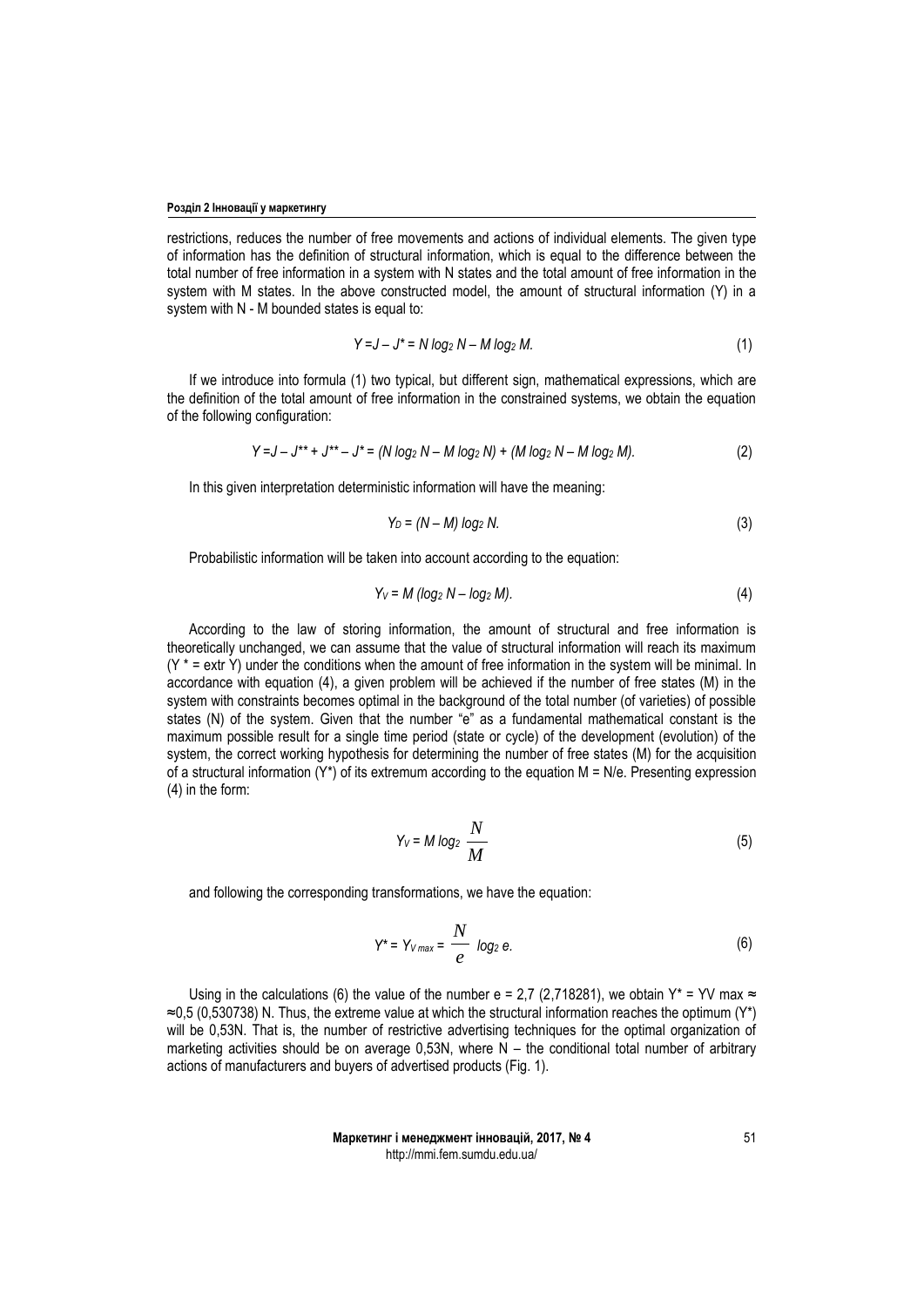

*О.А. Борисенко, О.С. Тєлєтов, В.В. Макарова.* **Інформація в маркетингових системах**

*Figure1* – **Graphical interpretation of the dependence of structural information (Y) from the number of free states (M) in the restricted system**

By studying the graphical interpretation of the dependence of structural information (Y) on the background of the number of free states (M) in a system with constraints, one can design relatedconditional areas of system development within one cycle. By this, the region of recovery (GH) is characterized by an increase in the amount of structural information (Y) and its achievement of the maximum value at the point K, provided:  $Y^* = Y$  max. The subsequent increase in the number of free states (M) of the constrained system characterizes the downturn zone (PD) and leads to the transformation of structural information (Y) into free information (J). By this, the optimal state of the system is the HP area.

$$
Lifting range: 1 < M < M_{opt} \quad log_2 N < Y < \frac{N}{e} \quad log_2 e,\tag{7}
$$

The fall area: 
$$
M_{opt} < M < N
$$
  $\frac{N}{e}$   $log_2 e > Y > 0.$  (8)

The boundaries of the optimal functioning of the system (HP) can be intuitively determined by installing a portion of the information that remains relevant (useful, in demand) in the general array of information over a period of time. When to take into consideration the results of research of V.S. Kreidenko, V.L. Basanets and others [5, p. 425; 6, p. 233; 11], the share of topical (important in existing realities) information does not exceed 10-15% of the total amount of information in the system. In the aspect of the conducted research, it is possible to establish a confidence interval (MH – MP) in the process of changing the number of free states of the system with restrictions from  $M = 1$  to  $M = N$ . The

> **Маркетинг і менеджмент інновацій, 2017, № 4** http://mmi.fem.sumdu.edu.ua/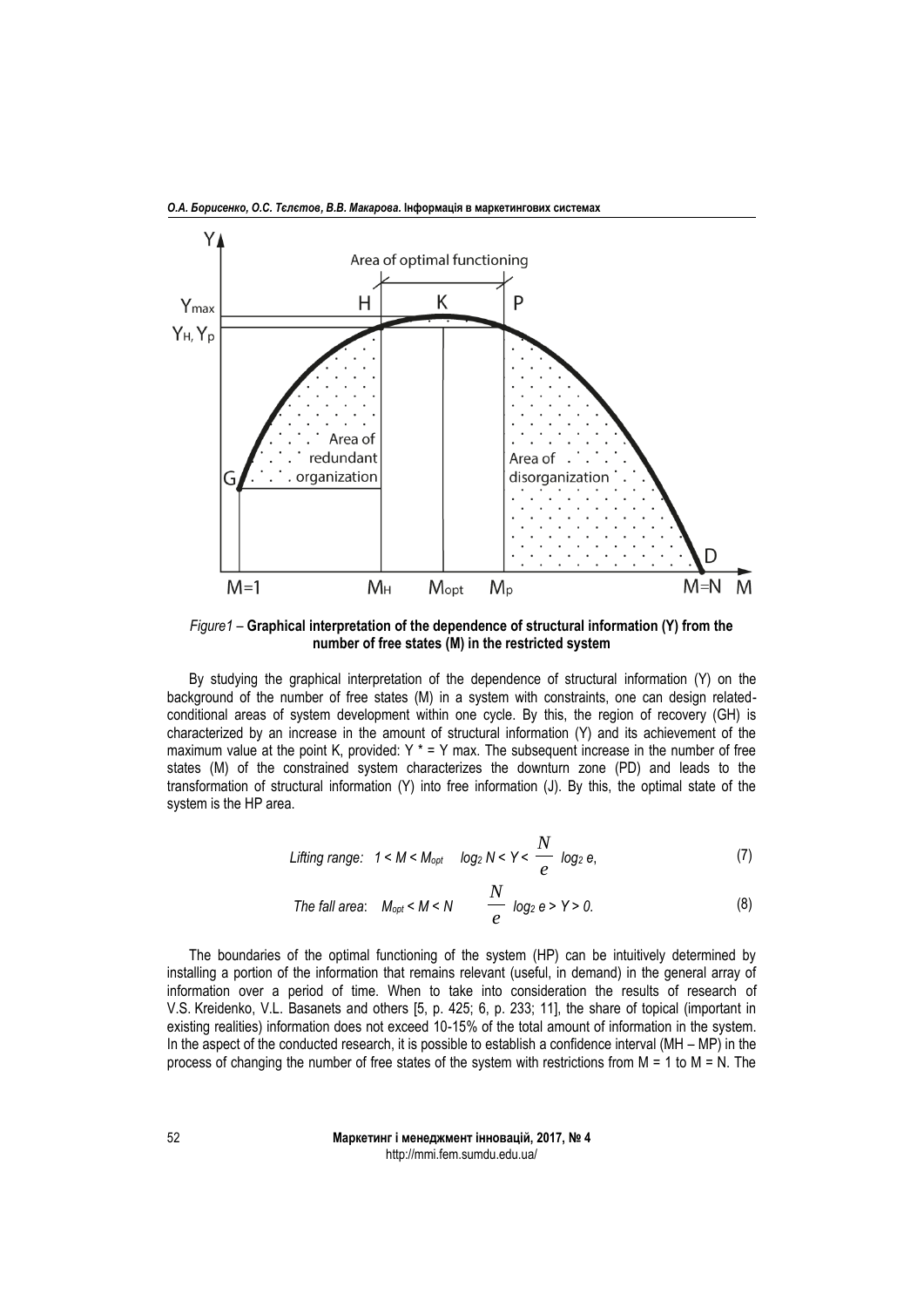concept of "confidence interval" in the given case will be understood as a certain area of the functioning of a system that has information parameters closest to the information optimum, and provides for the actual operation of the actual (useful for user preferences) and reliable (adequate for his understanding and assimilation) information in the trajectory of the effective implementation of promotions related to the promotion of certain goods or services on the market.

If we define quantitative parameter confidence interval MH – MP through LD, then its display (percentage or as a decimal point) can be used to establish a formalized algorithm indicator M:

$$
M = \frac{N}{e} \pm \frac{L_D}{2} N. \tag{9}
$$

The boundary values for the confidence interval will look like:

$$
M_H = \frac{N}{e} - \frac{L_D}{2} N; \quad M_P = \frac{N}{e} + \frac{L_D}{2} N.
$$
 (10)

Structural information at the border points of the confidence interval for the given conditions will be determined by the equations:

$$
Y_H = M_H \log_2 \frac{N}{M_H} \quad ; \quad Y_P = M_P \log_2 \frac{N}{M_P} \,. \tag{11}
$$

According to the estimation of the values of structural information in the system on the interval MH - MP it can be argued that the optimal functioning region is characterized by the number of forbidden (restricted) states (YH – YP) maximally approximated to the information optimum  $Y^* = YV$  max = 0,53 N. Percentage of actual (topical) information according to the research carried out on the basis of mathematical statistics is approaching 15%, which is equal to  $\pm$  7,5% Y max from the total amount of information in states N.

Determination of the quantitative measurement of the particle ("portion") of "fresh" information may take place by taking into account the percentage of unused data subject in its total volume. Now, according to research results cited V.S. Kreydenko [11, p. 9; 12, p. 18], in the amount received by the subject of information, the share of unused information may reach 95%. According to the curve of forgetting T. Ebbinghaus, six days after the acquisition of information in the memory of a person remains 20% of the total original volume, that is, almost 80% of the information is unused [10, p. 233-243]. If we recognize the amount of unused information as YH and the total volume as YZ, then the portion of information (YS) to be entered into the system to replace the obsolete a priori information will be determined according to equation (12) and will be: at  $YH = 95%$ ,  $YS = 5%$ ; at  $YH = 80%$ ,  $YS = 20%$ . This condition can only be explained by the fact that the information does not disappear and, should it remain unused or naturally forgotten, the process of reminding should be caused by the restoration of the available system information. Under such circumstances, in the case of a relatively large amount of untapped information, a smaller portion of the information reinforcement is required and, conversely, a small amount of backup information provides a larger portion of the information reminder.

$$
Y_{\rm S} = (1 - \frac{Y_H}{Y_Z}) N \, 100\% \tag{12}
$$

**Маркетинг і менеджмент інновацій, 2017, № 4** http://mmi.fem.sumdu.edu.ua/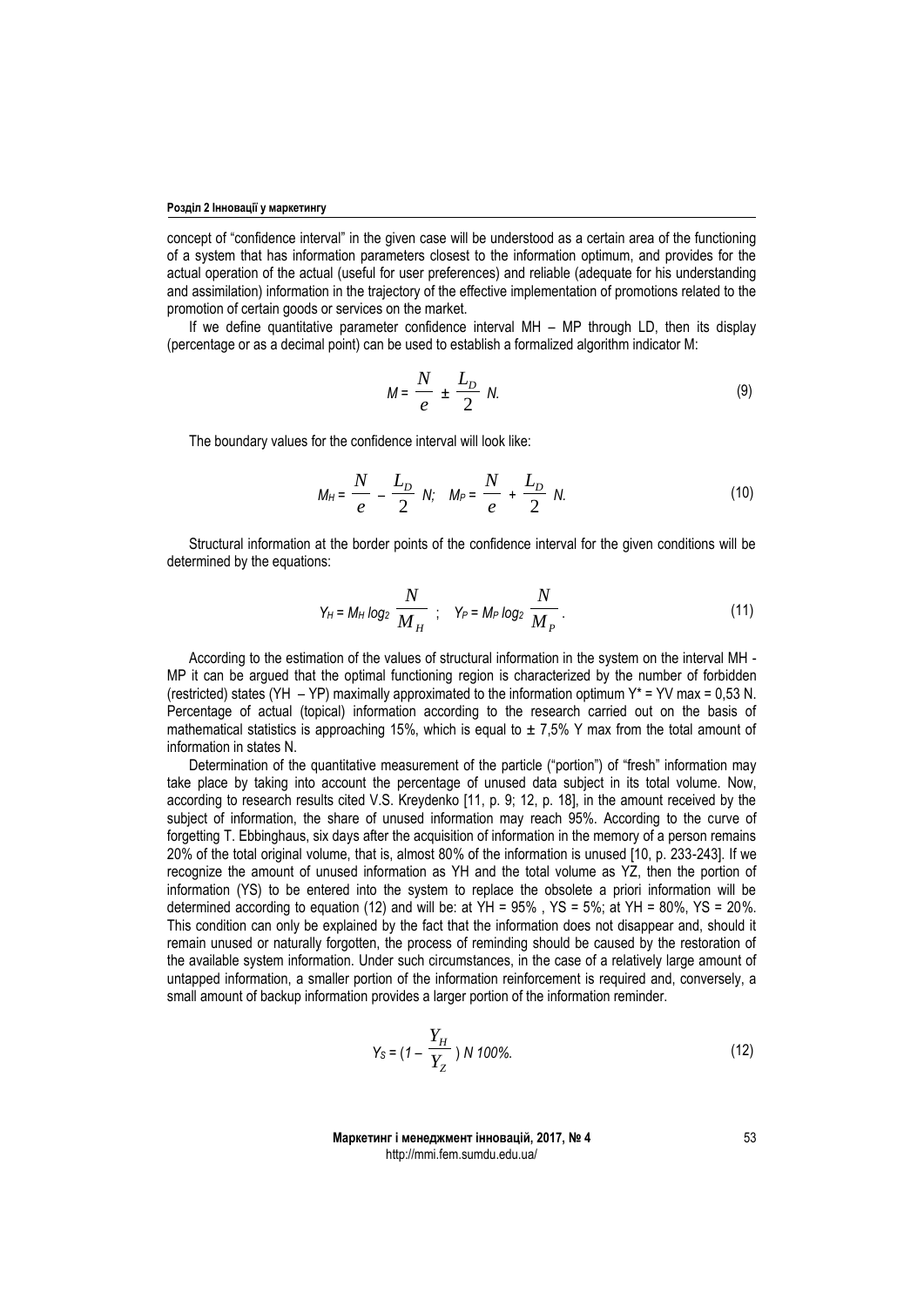#### *О.А. Борисенко, О.С. Тєлєтов, В.В. Макарова.* **Інформація в маркетингових системах**

Based on the above, we can state that: 1) the provision to the potential buyer of the goods of structural information, as the ideal essence of restrictive techniques, occurs during periods of promotion of certain goods or services on the market; 2) the optimal number of restrictive techniques is equal to 0,53 N, where N is the conditional total number of possible states of the potential buyer; 3) the share of actual very needed system information of a potential buyer is not more than 15% of its total number for states N; 4) the annual update of the information in the system corresponds to an interval of 5-20% of the volume of system information.

The task of optimizing the economic marketing system in comparison with physical, technological and biological systems is a more complex process, because we must take into account the subjective factor whose essence lies in the behavioral characteristics of each individual, It is well known that if people agreed to wear the same clothes, use the same furniture, live in identical apartments and ride on identical cars, marketing, in terms of subjective commodity philosophy, would have no demand, and companies would receive guaranteed income for Typified forms of commodity products. Because the mentality of the majority of Ukraine's population is based on different principles from the given scenario, each individual wants to look like a person and, accordingly, if it is possible to buy for him what he likes.

Perceiving the motivation of the isolated subjects of the commodity market, the earlier statements can be set forth in such an interpretation. On the segment GH (Fig. 1), the system of structural information is acquired both in relation to the variety of types of products produced and the quantitative measurement of each type, and in terms of consumer awareness and their motivation to acquire a particular product. At this stage, the study of the urgent possibilities of the supply and local preferences of demand for the corresponding change in the diversity of states of the subjects of the marketing system (producers and consumers of goods) from the situation when  $M = 1$ , to the situation when M acquires its optimum (M*opt*) is underway. In this case, the situation according to which M = 1 corresponds to the state of the system with a significant number of restrictions and a rigid structure, built on the principle: give, that and consume. A certain increase in the index M (the number of unconstrained states) leads to a decrease in the N-M indicator (the number of restricted states) and, accordingly, to the deployment of market (in contrast to the normalized) relations in the "manufacturer-buyer" system.

The achievement of the structural information (Y) of the maximum value, according to which  $Y^*$  = Ymax, implies the entry of the system into the zone of optimal functioning of HP, at the point K of which there is a fair relation Y\* = YV  $_{max} \approx 0.53$  N. Accordingly it becomes possible assertion that, in the area of confidence interval for the optimal organization of marketing policy, the quantitative restrictions of the variety of manufactured products and certain advertising techniques should average 0.53 N, where N is the conditional total The potential of arbitrary actions by potential buyers of advertised products is a technologically permissible list of manifolds of products produced.

The subsequent increase in the number of arbitrary states (M) of entities in the system characterizes the region of decline (PD) and leads to the transformation of structural information (Y) into free information (J) with the establishment at the end point of the ratio  $M = N$ , according to which structural constraints are impossible and the system is considered disorganized. This state of affairs is similar to the situation when manufacturers place on the market what they can and consumers buy something else but what they want. In fact, there is a disparity in demand and supply, and, accordingly, the imbalance of economic mechanisms of market management of commodities of mass consumption.

In the situation of staying the Ukrainian economy in conditions of deformation crises and upheavals, taking into account demographic transformations and a sharp decline in the standard of living of the population and its solvency, the support of the field of mass commodity production should be borne in mind by state institutions. At the same time, having declared the course to a market economy, the power structures, moving from the state from M = 1 to a certain extreme at M = M*opt* (Fig. 1), must not only ensure the expansion of the diversity of products of domestic origin, but also form boundary norms of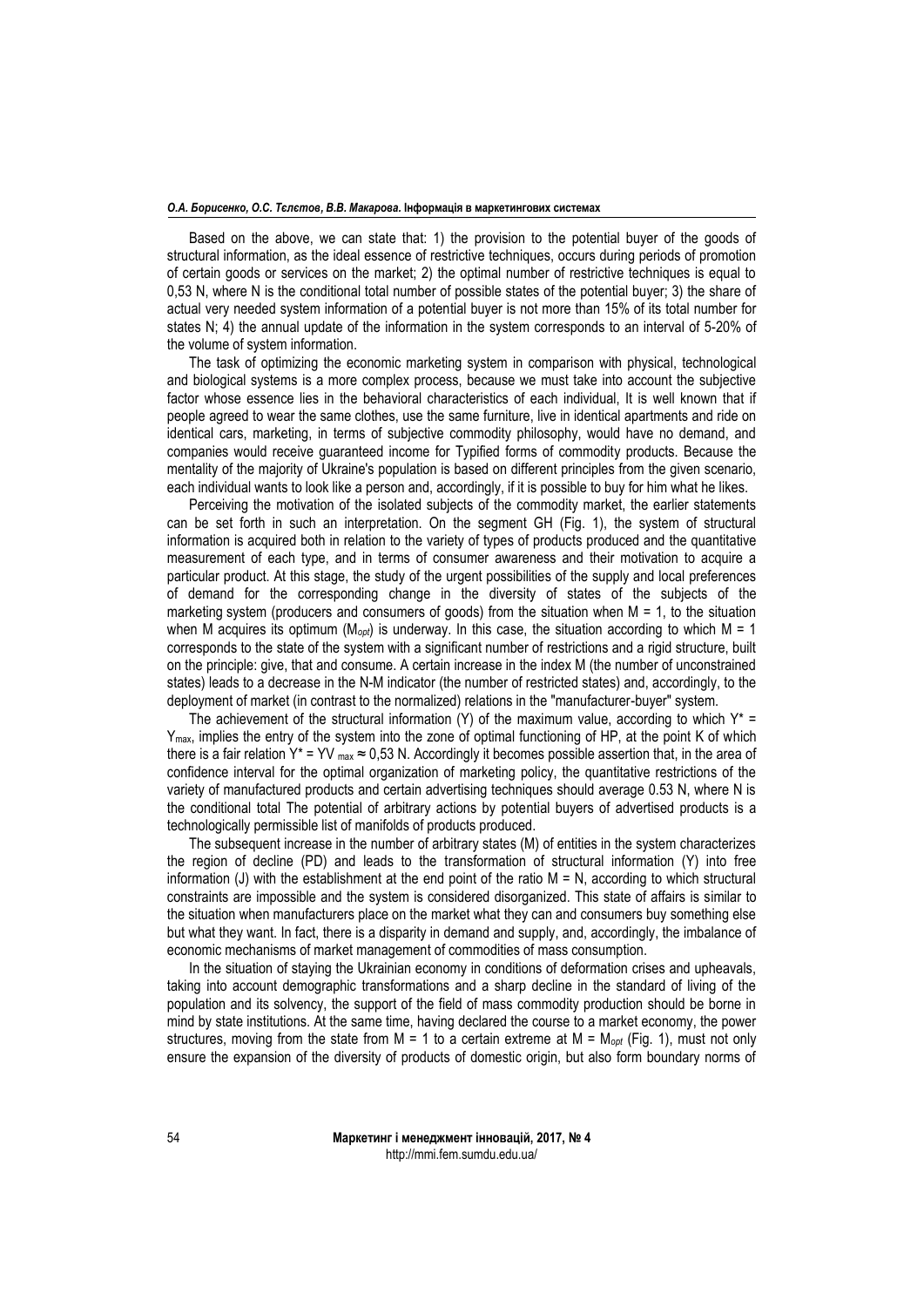#### **Розділ 2 Інновації у маркетингу**

managerial, economic, financial, marketing orientation in the investigated branch.

At the same time, it would be incorrect to determine that attempts to implement marketing principles at the state level are not applied. The given concerns the development of the relevant programs of activities of the Cabinet of Ministers of Ukraine, "Ukraine-2010" Program, the National Development Strategy "Ukraine-2015", created for the practical participation of the Institute of Economics and Forecasting of the National Academy of Sciences of Ukraine, the Institute of Demographic and Social Studies of the National Academy of Sciences of Ukraine, etc. Unfortunately, the consistent implementation of all these programs is not enough, because they did not take into account that in the conditions of a critical increase in the degree of freedom in the economy of Ukraine, the role of the state as a regulatory body changes qualitatively. Program creators often not even imagine the degree of difficulty, which should have a marketing system of state-level hierarchy, and isolation from the realities of the relevant ministerial structures are not allowed to cover a significant variety of both public companies and newly formed private cooperatives, firms or companies.

According to the aforementioned items, the philosophy of state approach to optimization of marketing organizational information system should be awareness of the urgent need to harmonize the interests of producers and consumers ordering their connections and relationships in the context of minimizing chaos and inconsistency in behavioral actions of individual actors in the system. In other words, the institutional provision of the process of production and consumption of goods of mass demand should be the formation of a set of information-restrictive rules of conduct that would, on the one hand, determine the legislatively defined interest of the social environment in increasing the range of available and quality goods (the process of minimizing the organization of the system), and , on the other hand, has browned the behavioral trajectories of the subjects of marketing systems, thus transforming their arbitrary chaotic effects on an acceptable behavior. niche format (process of disrupting the disorganization of the system). The presented approach harmonizes and harmonizes the components of the marketing system and ensures its operation in the optimum area of HP (Fig. 1).

Based on these studies, we can express an opinion on the identity of processes that illustrate the evolution of organizational and informational, including marketing systems. Realizing the objective laws of the functional development of system processes, it is extremely important not only the preliminary design of effective models of marketing structures, but also the transfer of basic ideas about their formation into real economic stocks of the commodity market.

**Conclusions**. Consequently, the above studies show that marketing organizational and information systems in their complexity should correspond to the degree of diversity of the object of management. The determinants obtained in accordance with the results of the scientific survey will provide an opportunity to streamline the process of formation of restrictive information norms for individual system entities (producers and consumers of goods) in terms of the relation of restrictive rules to the array of potentially possible actions of these entities. The perception of the acquired patterns of the functioning of marketing systems and their transfer to the realities of the market will provide an opportunity to more accurately assess the complexity of market relations, to form areas of optimal functioning of systems and to harmonize the relationship between individual system elements.

Among the main indicators of the optimal functioning of the marketing system in the market environment, subject to the application of restrictive behavioral rules and procedural rules in relation to the subjects of the design "manufacturer – consumer", should recognize the following: 1) the optimal number of restrictive techniques is 0,53 N, where N – conditional total number of possible states of producers and buyers; 2) the share of actual (necessary – necessary) system information for the manufacturer and the buyer is not more than 15% of its total number for states N; 3) the annual update of information in the system corresponds to an interval of 5-20% of the total amount of system information. At the same time, the provision of structural information to the potential consumer of goods,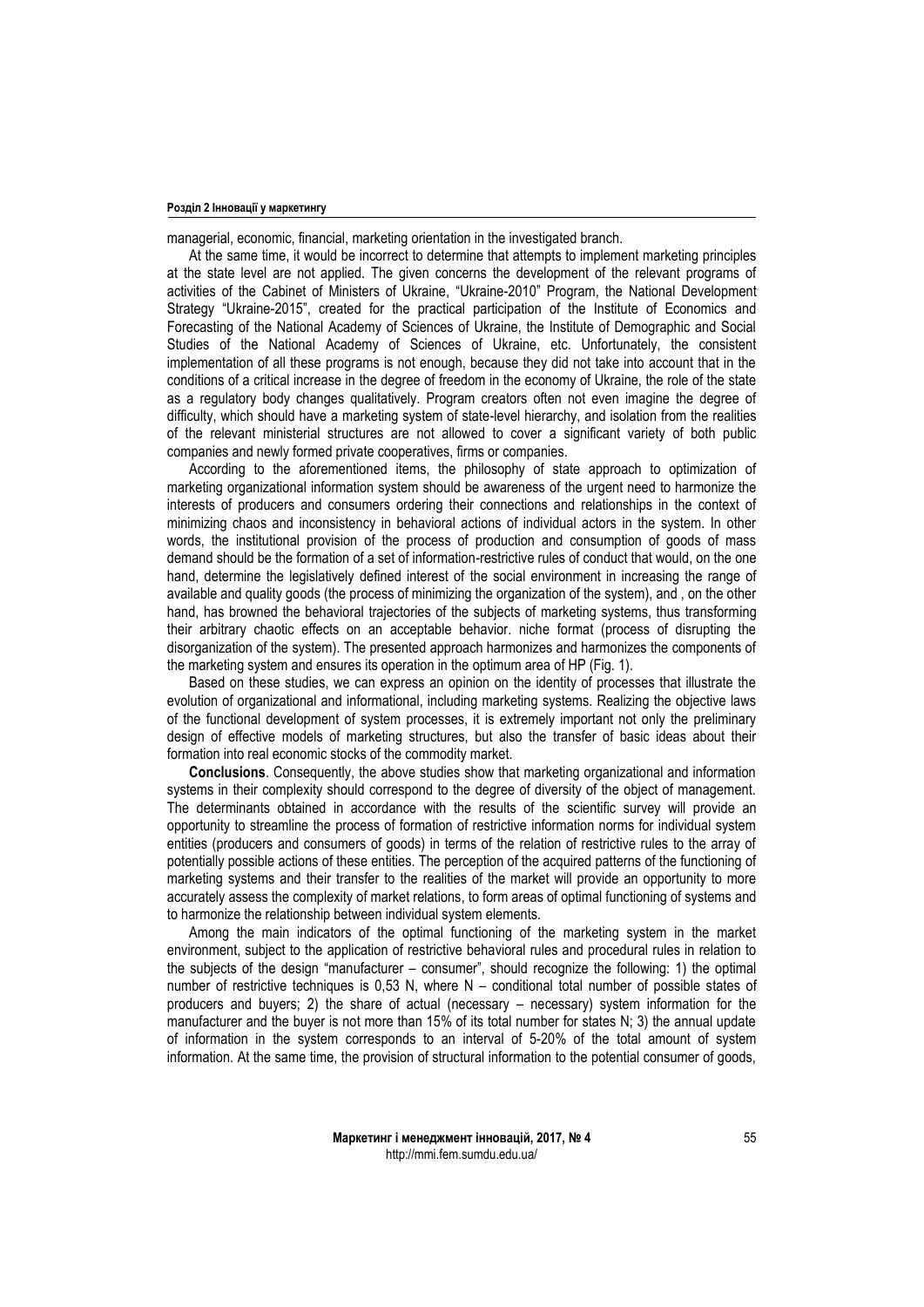#### *О.А. Борисенко, О.С. Тєлєтов, В.В. Макарова.* **Інформація в маркетингових системах**

as the ideal essence of restrictive techniques, takes place during periods of promotion of certain goods or services on the market.

**Further studies.** Following the current economic situation in Ukraine, further research in terms of functional optimization of organizational and information marketing systems should be devoted to solving macro-marketing problems on the basis of well-founded support of priority directions for the state's economy, namely, those industrial environments where domestic producers have maximal advantages or, at least, minimal disadvantages. In this sense, the market for mass demand goods is perhaps the most profitable area of effort and profit for both certain business structures and for relevant state institutions. Formation of the preconditions for harmonized system designs becomes not only organizationally justified, but also economically necessary task.

1. Эшби У. Введение в кибернетику: пер. с англ. / У. Эшби. – М. : Издательство иностранной литературы, 1959. – 432 с.

2. Тєлєтов О.С. Маркетинг в економічних системах / О.С. Тєлєтов // Економіка України. – 2001. – № 7. – С. 40-44.

3. Борисенко А.А. О связи необходимости и разнообразия в сложных системах / А.А. Борисенко, А.С. Телетов // Вісник СумДУ. – 1996. – № 2. – С. 103-104.

4. Борисенко А.А. Теория систем. Информационный подход: Монография / А.А. Борисенко. – Сумы : Изд-во СумГУ, 2010. – 210 с.

5. Деревяшко В.В. Влияние фактора старения информации на ее ценность для организации / В.В. Деревяшко // Экономические науки. – 2010. – № 1 (62) – С. 425-427.

6. Горбунова Л.Л. Проблемы методологии исследования диагностики образовательных потребностей / Л.Л. Горбунова // Проблемы современной экономики. – 2004. – № 4 (12). – С 233-235.

7. Шеннон К. Работы по теории информации и кибернетике: пер. с англ. / К. Шеннон. – М. : Издательство иностранной литературы, 1963. – 830 с.

8. Волькенштейн М.В. Энтропия и информация. – М. : Наука. Главная редакция физико-математической литературы, 1986. – 193 с.

9. Невдяев Л.М. Телекоммуникационные технологии. Англо-русский толковый словарь-справочник. Под редакцией Ю.М. Горностаева. – М. : МЦНТИ, ООО "Мобильные коммуникации", 2002. – 592 с.

10. Немов Р.С. Психология : учебник для студентов. В 3 кн. – М. : Гуманит. изд. центр ВЛАДОС, 2003. – Кн. 1: Общие основы психологии – 688 с.

11. Крейденко В.С. Библиотечные исследования. Научные основы. Учебное пособие. – М. : Книга, 1983. – 144 с.

12. Карминская А.А. Об информационном обеспечении общественных наук / А. А. Карминская // Науковедение и информатика. Вып. 1. – 1969. – С. 18-20.

1. Eshbi, U. (1959). *Vvedeniye v kibernetiku [Introduction to cybernetics]*. Moscow: Izdatelstvo inostrannoi literatury [in Russian].

2. Tieletov, O.S. (2001). *Marketynh v ekonomichnykh systemakh [Marketing in economical systems]. - Ekonomika Ukrayiny – Economy of Ukraine, 7*, 40-44 [in Ukrainian].

3. Borisenko, A.A. (1996). *O sviazi neobkhodimosti i raznoobraziia v slozhnykh sistemakh [On the connection between necessity and diversity in complex systems].Vísnik SumDU – Bulletin of SSU,* 2, 103-104 [in Russian].

4. Borisenko, A.A. (2010). *Teoriia sistem. Informatsionnyi podkhod*. [Theory of systems. Information approach]. Sumy: Izdatelstvo SumHU [in Russian].

5. Dereviashko, V.V. (2010). *Vliianie faktora stareniia informatsii na yeye tsennost dlia orhanizatsii* [The influence of the aging factor of information on its value for the organization] -*Ekonomicheskiye nauki – Economic sciences, 1 (62),* 425-427 **[in Russian].** 

6. Horbunova, L.L. (2004). *Problemy metodolohii issledovaniia diahnostiki obrazovatelnykh potrebnostei* [Problems of research methodology of diagnosis of educational needs]. *Problemy sovremennoi ekonomiki* – *Problems of modern economy, 4 (12),* 233-235 [in Russian].

7. Shennon, K. (1963). *Raboty po teorii informatsii i kibernetike* [Works on Information Theory and Cybernetics]. Moscow: Izdatelstvo inostrannoi literatury [in Russian].

8. Volkenshteyn, M.V. (1986). *Entropiia i informatsiia [Entropy and information]*. Moscow: Nauka. Hlavnaia redaktsiia fizikomatematicheskoi literatury [in Russian].

9. Nevdiaev, L.M. (2002). *Telekommunikatsionnye tekhnolohii. Anhlo-russkii tolkovyi slovar-spravochnik [Telecommunication technologies English-Russian explanatory dictionary-reference]*. Moscow: MTSNTI, OOO "Mobilnye kommunikatsii" [in Russian].

10. Nemov, R.S. (2003). *Psikholohiia*. *Uchebnik dlia studentov [Psychology. Textbook for students].* Moscow: Humanit. izd.